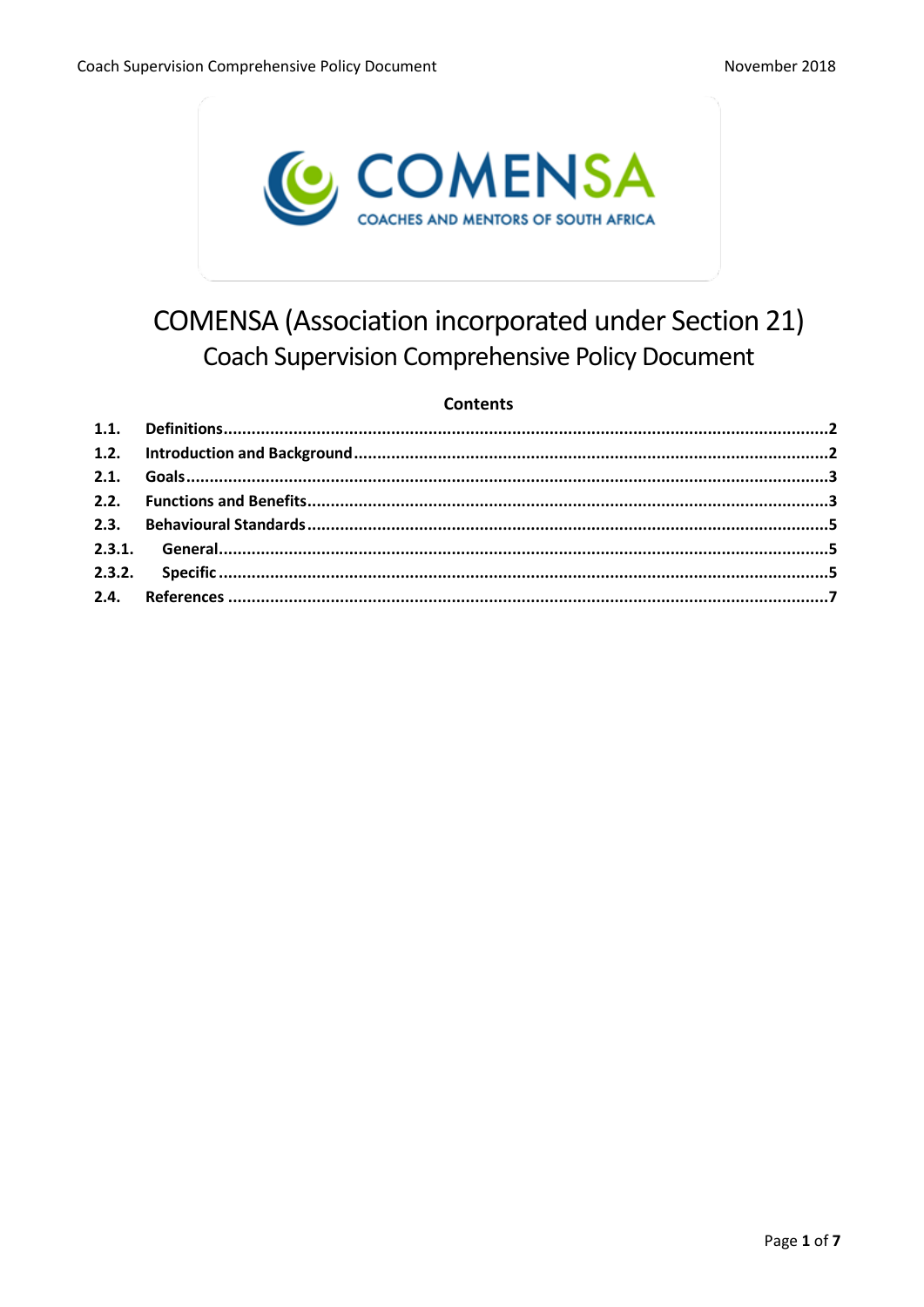## <span id="page-1-0"></span>**1.1. Definitions**

Coach supervision describes the engagement between a person qualified to offer the service of "supervision" and a coach. The practitioner providing the supervision service is known as a coach supervisor, hereafter simplified to **supervisor**. The practitioner receiving the supervision service is sometimes referred to as a supervisee, but hereafter referred to as the **coach**. The person receiving the service of coaching is sometimes referred to as the coachee, but hereafter referred to as the **client**. In scenarios in which supervision and/or coaching takes place within or is related to an organizational context, the organisation may also be seen as a client, but is hereafter referred to as the **sponsor**. For reference to a wider context, we represent this in **Figure 1**.





## <span id="page-1-1"></span>**1.2. Introduction and Background**

The aim of this supervision document is to convey the COMENSA policy, recommending supervision for all coaches, but making it compulsory for credentialed coaches. This document aims to provide members with the necessary information to answer questions about supervision for them to make informed decisions about their engagement with a supervisor and considers what supervision is, what value it offers, how to use it, and traits to look for in selecting a supervisor.

Coaching is a profession as such, accountability, effectiveness and professionalism are core values for all coaches. Supervision provides the coach as well as the client and the organisation with best practice and quality management.

Supervision offers a context in which practitioners can develop the capacity for reflective practice in order to understand and to design their professional reality.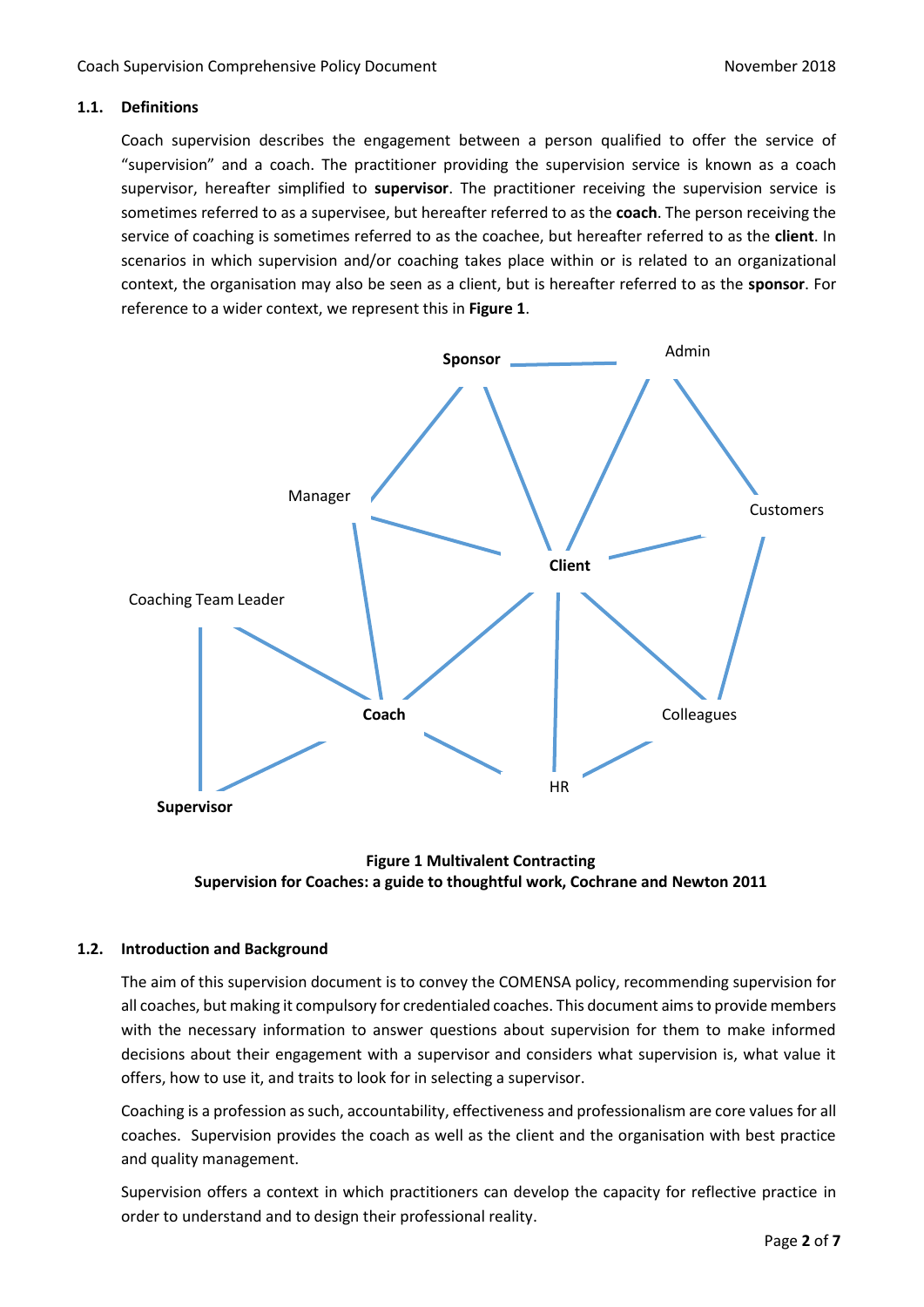It can be described as a collaborative, co-constructed space in which coaching competencies are explored and developed to,

- help the coach manage high levels of complexity
- have a mechanism for ensuring accountability and ethical practice within their limits of competence and to
- support and stimulate continued professional development.

Supervision may take on different forms such as one-to-one and one-to-a-group. Duration and frequency of supervision sessions may also differ. The particular form of supervision will depend on the needs of the coach. This in turn will be determined by the context and the purpose of the coaching and by the developmental needs of the coach.

The COMENSA Code of Ethics advocates supervision in accordance with the supervision policy. The supervisor will be bound by the requirements of confidentiality referred to in this Code, **but note the exclusions concerned with "harm to self", "harm to others" "organized crime" and "money laundering".**

COMENSA recommends a minimum of monthly supervision (group or individual) for coaches. Regular, preferably monthly supervision, irrespective of hours of coaching, is regarded as necessary to remain "fit" to practice; to maintain professional development and quality standards of practice. For credentialed coaches, supervision will be a requirement and form part of the CPD allocation.

## <span id="page-2-0"></span>**2.1. Goals**

The goals of supervision are to,

- provide a space in which the coach can learn and maintain professional standards, develop theoretical and practical acumen, and get psychological support.
- provide a learning environment so that the coach can reflect on their coaching practice and assess the extent to which they are meeting the needs of their clients.
- raise awareness of the coach's own reactions and responses to the client.
- understand the dynamics of how the coach, the client and (where relevant) the organization are interacting.
- challenge the coach's interventions and practice in a supportive and educative environment.
- develop new approaches and explore other ways of working within client situations.
- ensure that high standards of ethics are maintained.

## <span id="page-2-1"></span>**2.2. Functions and Benefits**

According to Hawkins and Smith (2006) and Kadushin (2002), supervision has essentially three functions and areas of benefit for the coach. This is represented in Figure 2.

- Accounting/Qualitative function provides quality control in working with people through clear contracting and awareness of multiple stakeholders. All coaches have issues they don't see. These blind spots, vulnerabilities and prejudices may be missed in isolation but will become apparent in the supervisory relationship. Coach supervisors can ensure that a coach's work is appropriate in the context and is ethical. This builds the credibility of the individual coach and therefore the profession as a whole. It also offers protection to the client through sustained focus on ethical standards and professional conduct.
- Supportive/Resourcing function provides emotional support to enable the coach to deal with the intensity of working with clients. This function aims to make the coach aware of how their own emotions and reactions are being affected through the inevitable pressures of being attentive and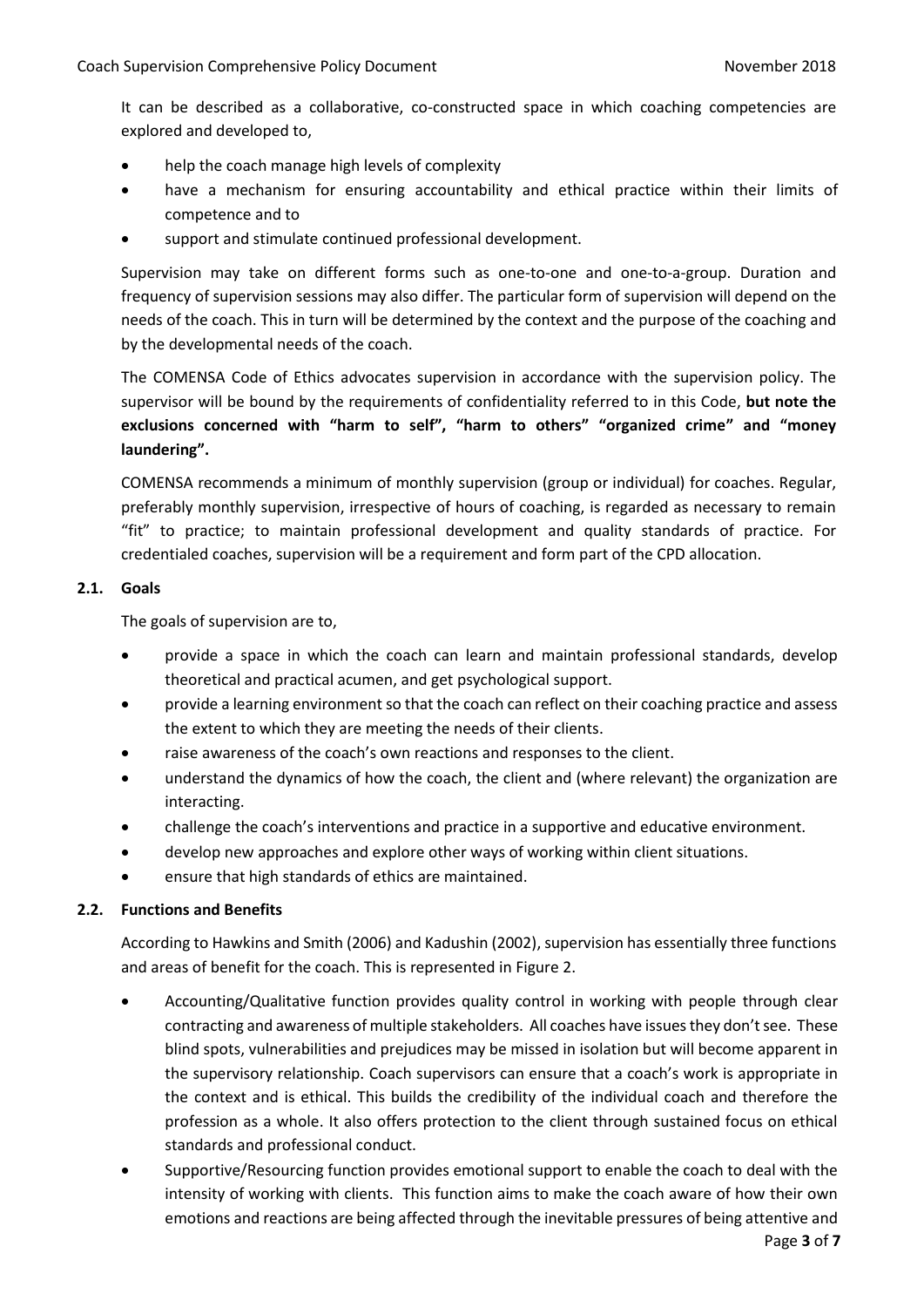empathic. Coaches need to also attend to themselves. Coaching supervision offers a safe space within which coaches can recognize their needs and the risks of collusion, burnout and somatic reactions to stress.

• Developmental/Transformative function promotes reflection on and exploration of the increasing skills and competencies evident in the work of the coach. Coaches may be challenged to become more aware of their own reactions and responses to the client; to understand the client better and the dynamics of how they and their client were interacting; how they have intervened and the consequences of their intervention. All this is in service of promoting understanding, increasing options for different ways of working and overall professional development.

## **ACCOUNTING/QUALITATIVE**

**Coach as Professional Ethics Contracts** Boundaries & responsibilities Meeting competencies, standards & criteria Organisations & contexts

## **SUPPORTIVE/NURTURATIVE**

#### **Coach as Person**

Process and dynamics Supervisory relationship Parallel process Sensitivity to developmental stage Reflection, review

## **DEVELOPMENTAL/TRANSFORMATIVE**

## **Coach as Coach**

Reflective practice Learning cycle Exploring methods, relationship dynamics; theory to practice; models Fostering development/Transforming

## **Figure 2 The Supervision Triangle and Functions** *Newton & Napper 2007, The Bigger Picture, and Newton 2012, The Supervision Triangle*

## **Benefits of supervision to the buyers and sponsors of coaching**

- Ensuring "Do No Harm".
- An increase in effectiveness and efficiency of coaching.
- Encourages coaches to engage the multi perspective aspects of the coaching context.
- Oversees and maintains consistency within groups of internal coaches.
- Satisfies the buyer's expectations that the coach is getting support for themselves and with complex ethical or contracting issues.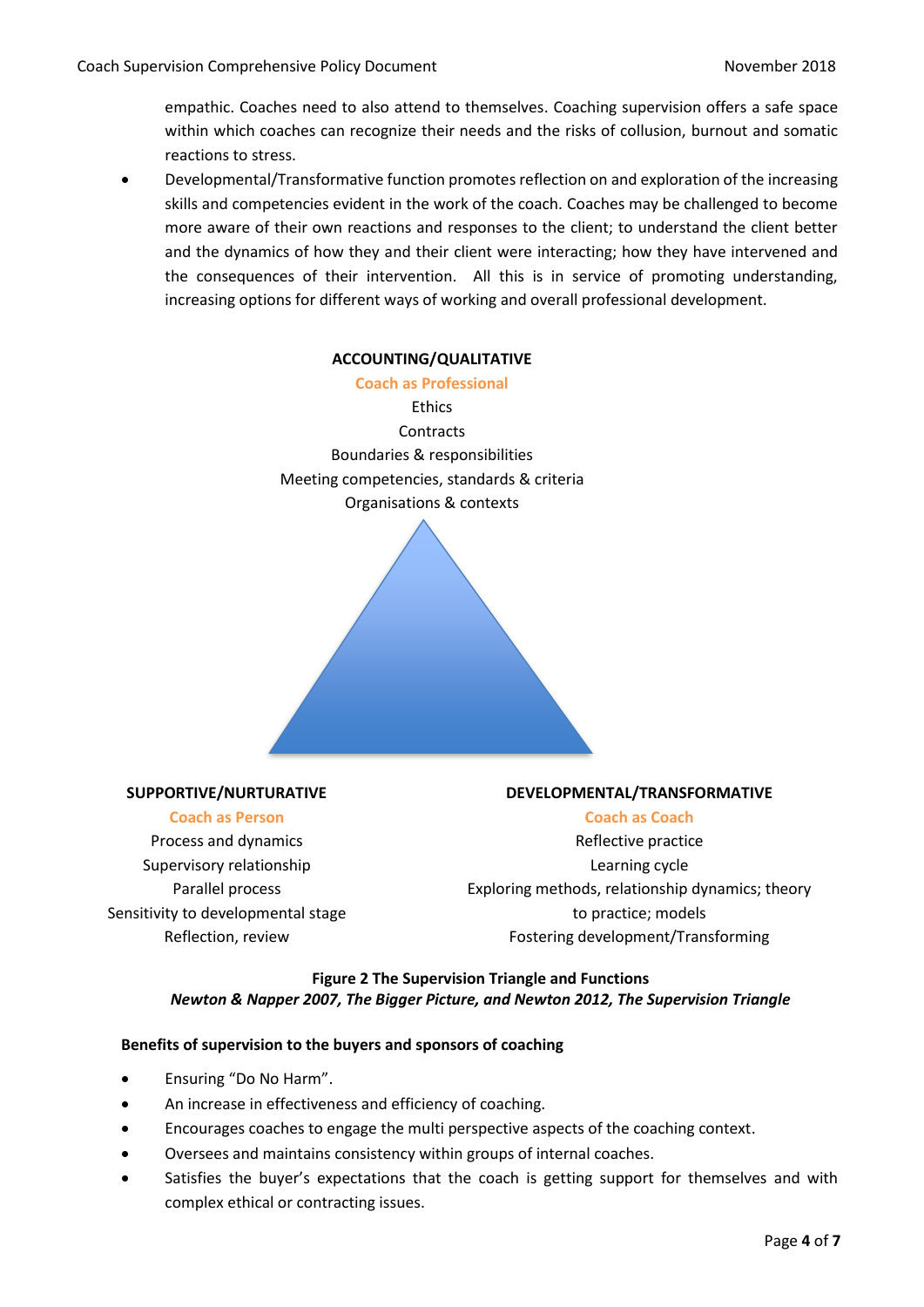- Provides the client with a second opinion, i.e. feedback from supervisor to coach and back into the organization, which can provide very useful data to the organization.
- It helps a coach to maintain a professional and objective stance within the systemic complexity of the coach-client-company context rather than getting caught up in the system dynamics.
- Supports standards, accountability and professional delivery of service.

## <span id="page-4-0"></span>**2.3. Behavioural Standards**

## <span id="page-4-1"></span>**2.3.1. General**

As a baseline the registered supervisor needs to:

- have met the professional requirements of a recognized coach qualification.
- be actively coaching.
- have a qualification as a coach supervisor or appropriate experience as a supervisor (minimum of 30 hours).
- Be in regular supervision themselves.

Throughout the supervisory relationship the supervisor demonstrates:

- integrity, rapport and flexibility.
- a co-creative approach and a non-judgmental, humble and non-competitive stance.
- a meta-perspective to include systemic issues while holding the big picture in mind.
- respect for and an ability to work with individual and cross-cultural diversity.
- the ability to appreciate and integrate complexity.
- transparency in their area of orientation and possible limitations.

## <span id="page-4-2"></span>**2.3.2. Specific**

With the following behaviours, the supervisor is expected to pay attention to, work with and balance the three FUNCTIONS of supervision as referred to above (**Figure 2**).

## **A Facilitates the process**

- Creates clear contracts and renegotiates as required.
- Is able to explain what supervision is, and provide the conditions for maintaining the ethical and holding space.
- Ensures an effective working alliance built on trust and collaboration.
- Agrees outcomes and establishes processes to evaluate effectiveness.
- Monitors and evaluates the supervisory process.
- Assesses coach competency and recommends further interventions as required.
- Chooses and applies appropriate models of supervision.

## **B Ensures ethical and professional behaviours for the benefit of the coach's clients**

- Encourages high standards of coaching professionalism, including understanding and adherence to an ethical code of appropriate professional bodies.
- Explores the coach's understanding of ethical and boundary issues.
- Works with the coach to identify boundary issues in relation to specific contexts and techniques, and so raise the coach's awareness of their duty of care to the client.
- Intervenes appropriately and suggests referral where ethical issues are at stake.
- Is able to identify and deal with issues of transference and other behaviours which may impact their own and their clients' perception and/ or judgment.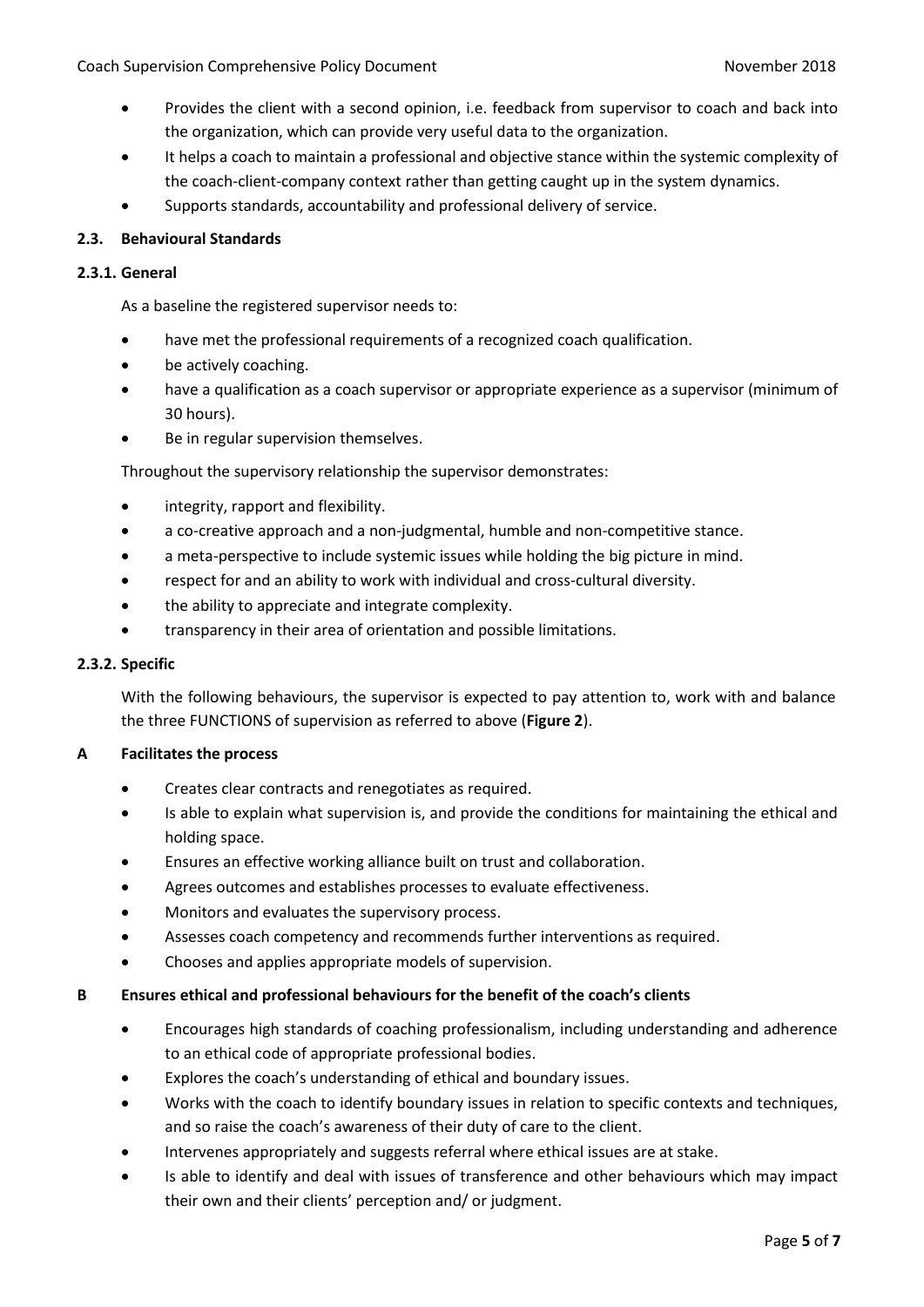## **C Supports the wellbeing of the coach**

- Builds confidence in the coach to find new possibilities for addressing blind spots, and from which to operate.
- Enables the coach to work on difficulties when coaching, is "stuck" or in managing conflict situations.
- Identifies and intervenes when the coach is at risk, e.g. isolation, burnout or out of depth.
- Builds conscious competence and expanded learning.
- Celebrates success.

**D Facilitates reflection, learning and development of the coach**

- Challenges the coach to consider how their own thoughts, beliefs and perspectives influence their coaching.
- Builds skills of reflection and enables the coach to develop awareness, insight and identify patterns of thinking, behaving and practice.
- Provides feedback, challenges appropriately, and is sensitive to the developmental stage of the coach.
- Encourages creativity and experimentation.
- Works with the parallel process and enables the coach to do the same.
- Enables the coach to have new perspectives, systemic and cultural awareness.

## **E Demonstrates psychological mindedness**

- Is able to articulate and demonstrate the principles and philosophies of human psychology that underpin their practice.
- Has a highly developed awareness of the origin and purpose of their chosen course of action with their coach. In any recording, this will be evident "in the moment" and/or in their reflection.
- The supervisor demonstrates an open and humble mind-set, has a continuing curiosity about how their supervision may be stretched and enhanced. Supervisors will encourage coaches to reflect on not only what the coach did, but what they did not do, and why. They will encourage coaches to consider whether they might have chosen to do things differently and where it might have taken them and their client had they done so.
- Is able to observe their own feelings and responses to what is happening in a session, distinguishing what might 'belong' to whom and, where appropriate, to offer such insights to the coach to promote their understanding of what might be going on.
- Responds constructively to the coach's internal psychological tensions.
- Appreciates and deals with complexity, accepts and manages uncertainty, and resists the need to always have a clear answer/solution.

## **F Demonstrates credibility as a coach**

- Is able to role model coaching and demonstrate essential attributes and ways of being, e.g. reflective, client focused, collaborative.
- Shares where appropriate their own knowledge and experience, and is able to explain how their reflections have informed and shaped their practice.
- Have met the requirements for experience within the field.

**G Enables value creation for clients and their stakeholders**

- Provides perspectives of wider contexts, cultures, stakeholders and systems.
- Explores the coach's understanding of the client's wider context and enables the coach to consider